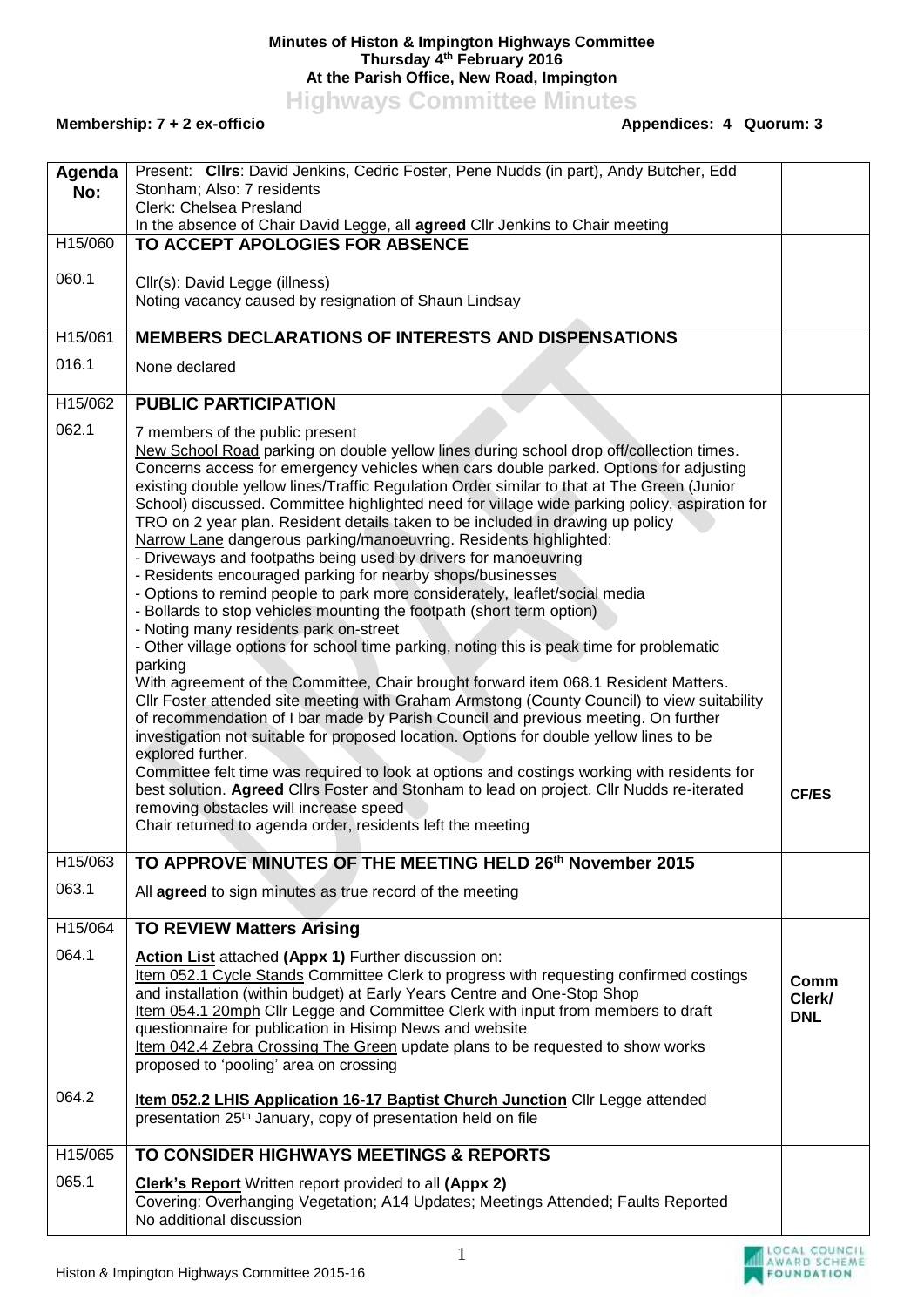| 065.2   | <b>Chairs Report</b> no report available in the absence of Committee Chair                                                                                                                                                                                                                                                                                                                                                                                                                                                                                                                                                                                                                                                                                                                                                                                                                                   |                                        |
|---------|--------------------------------------------------------------------------------------------------------------------------------------------------------------------------------------------------------------------------------------------------------------------------------------------------------------------------------------------------------------------------------------------------------------------------------------------------------------------------------------------------------------------------------------------------------------------------------------------------------------------------------------------------------------------------------------------------------------------------------------------------------------------------------------------------------------------------------------------------------------------------------------------------------------|----------------------------------------|
| 065.3   | <b>Walkabout</b> Cllr Foster circulated updated spreadsheet prior to meeting. Additional<br>discussion on:<br>Doctors Close Cty Cllr Jenkins to request update with regards to re-surfacing works<br>Home Close ClIr Foster verbally reported on visits made to properties, options how to<br>proceed explained. Access protection markings (I bar) thought to be best way to forward,<br>residents informed of process and costs                                                                                                                                                                                                                                                                                                                                                                                                                                                                            | <b>DJ</b>                              |
|         | Overgrowth letter once addresses confirmed, letters to be sent to properties on Milton Road<br>and Mowlam Close, Impington                                                                                                                                                                                                                                                                                                                                                                                                                                                                                                                                                                                                                                                                                                                                                                                   | Comm<br><b>Clerk</b>                   |
| H15/066 | <b>Update of Active Scheme</b>                                                                                                                                                                                                                                                                                                                                                                                                                                                                                                                                                                                                                                                                                                                                                                                                                                                                               |                                        |
| 066.1   | 20mph Village Scheme<br>Spreadsheet provided to all of comments received to date (Appx 3) Noting level of data<br>received, need for wider consultation. Questionnaire to be drafted and publicised in Hisimp<br>News and website. Level of data collected dependant on how/if to progress further with<br>scheme                                                                                                                                                                                                                                                                                                                                                                                                                                                                                                                                                                                            | Comm<br>Clerk/<br><b>DNL</b>           |
| 066.2   | MHIS Application 2015-16 High Street/The Green Written update of project meeting held<br>28th January in Clerks Report<br>Scheme separated into 4 elements. Draft General Arrangement drawings provided for all<br>schemes:<br>Home Close Tactile Crossing Committee Clerk to query if splay could be adjusted to tighten<br>neck of junction<br>High Street Bus Stop and parking bay amended location Committee content with plans.<br>Noting cost element of project is high due to re-location of the Real Time Information display<br>Winders Lane bus stop marking Committee content with plans<br>The Green/High Street Footway Changes Committee Clerk to seek clarity if splay could be<br>tightened further<br>Delegate Project Manager agreed Clirs Jenkins and Legge working with Committee Clerk<br>to liaise with County Officers to manage project in-line with Externally Led Projects Policy | <b>DJ/DNL/</b><br>Comm<br><b>Clerk</b> |
| 066.3   | Northern Area Corridor Funded Scheme B1049/The Green Draft General Arrangement<br>Plans received for discussion. Agreed Cllr Legge to arrange workshop style informal<br>meeting to discuss Active Schemes:<br>B1049/The Green<br>Holiday Inn/B1049<br>Cambridge Road triangle piece of land<br>General Arrangement plans to be requested for all schemes prior to workshop                                                                                                                                                                                                                                                                                                                                                                                                                                                                                                                                  | <b>DNL</b>                             |
| H15/067 | <b>CONSULTATIONS</b>                                                                                                                                                                                                                                                                                                                                                                                                                                                                                                                                                                                                                                                                                                                                                                                                                                                                                         |                                        |
| 067.1   | The Greater Cambridge City Deal - Histon Road, Initial consultation on better bus,<br>cycling and walking trips completion of survey by 15th February 2016<br>www.gccitydeal.co.uk/histon-road<br>Delegated to Cllr Butcher working with Committee Clerk to complete and submit<br>consultation. Individuals encouraged to respond                                                                                                                                                                                                                                                                                                                                                                                                                                                                                                                                                                           |                                        |
| 067.2   | The Greater Cambridge City Deal - Milton Road, Initial consultation on better bus,<br>cycling and walking trips completion of survey by 15th February 2016<br>www.gccitydeal.co.uk/milton-road<br>Agreed not to respond                                                                                                                                                                                                                                                                                                                                                                                                                                                                                                                                                                                                                                                                                      |                                        |
| 067.3   | <u>The Greater Cambridge City Deal – Cross City Cycling, five projects to boost and</u><br>improve cycling across Cambridge completion of survey by 15 <sup>th</sup> February 2016<br>www.gccitydeal.co.uk/Cross-City-Cycling<br>Agreed not to respond                                                                                                                                                                                                                                                                                                                                                                                                                                                                                                                                                                                                                                                       |                                        |